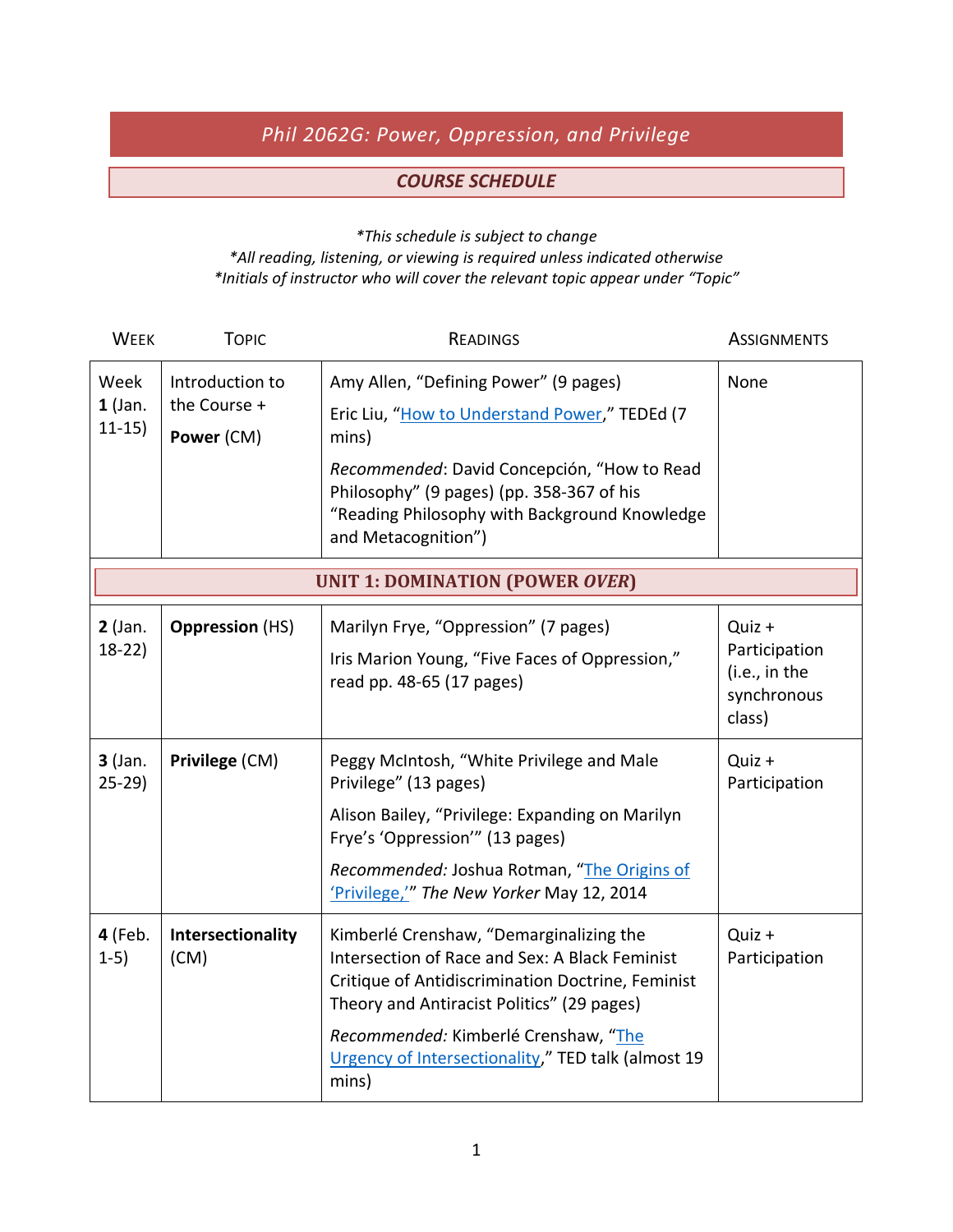|                           |                                                        | Sojourner Truth, "Ar'n't I a Woman?"                                                                                                                                                                                                                                                                                               |                                                                             |
|---------------------------|--------------------------------------------------------|------------------------------------------------------------------------------------------------------------------------------------------------------------------------------------------------------------------------------------------------------------------------------------------------------------------------------------|-----------------------------------------------------------------------------|
| <b>5</b> (Feb.<br>$8-12)$ | <b>Microaggressions</b><br>(HS)                        | Lauren Freeman and Heather Stewart, "Shifting<br>Perspectives: A Victim-Centered Account of<br>Microaggressions in Medicine and Beyond," IJFAB<br>Blog, Feb. 11, 2019<br>Heather Stewart, "Bisexual Microaggressions in<br>Medical Contexts," Bisexual Resource Center Blog,<br>March 23, 2019                                     | Quiz +<br>Participation<br><b>Mid-term Test</b><br>(Feb. 11)                |
| <b>6</b> (Feb.<br>$22-26$ | Silencing (HS)                                         | Huzeyfe Demirtas, "1000 Word Philosophy:<br>Epistemic Injustice," 1000-word Philosophy: An<br>Introductory Anthology, July 2020<br>Kirstie Dotson, "Tracking Epistemic Violence,<br>Tracking Practices of Silencing," read pp. 242-251<br>$(9$ pages)<br>Recommended: Kristie Dotson on "The UnMute<br>Podcast with Myisha Cherry" | Quiz +<br>Participation                                                     |
| 7<br>(March<br>$1-5)$     | Stereotyping (CM)                                      | Laurence Blum, "Stereotypes and Stereotyping: A<br>Moral Analysis" (38 pages)                                                                                                                                                                                                                                                      | Quiz +<br>Participation<br><b>Theory</b><br><b>Summary (due</b><br>March 4) |
|                           |                                                        | <b>UNIT 2: RESISTANCE (POWER TO)</b>                                                                                                                                                                                                                                                                                               |                                                                             |
| 8<br>(March<br>$8-12)$    | <b>Identity (CM)</b>                                   | Heath Fogg Davis, "Introduction: Sex Stickers" (23<br>pages)<br>Heath Fogg Davis, "Racial Navigation" (5 pages)                                                                                                                                                                                                                    | Quiz +<br>Participation                                                     |
| 9<br>(March<br>$15-19)$   | <b>Empathy and</b><br><b>Loving Perception</b><br>(HS) | Marilyn Frye, "In and Out of Harm's Way:<br>Arrogance and Love," read pp. 66-82 (16 pages)<br>Maria Lugones, "Playfulness, 'World'-Travelling,<br>and Loving Perception" (16 pages)                                                                                                                                                | Quiz +<br>Participation<br><b>Essay Peer</b><br><b>Review (March</b><br>16) |
| 10<br>(March<br>$22-26$   | Deference and<br>Autonomy (CM)                         | Laurence Thomas, "Moral Deference" (11 pages)<br>Susan Brison, "Outliving Oneself," read pp. 59-66<br>(7 pages)<br>Recommended: Uma Narayan, "Working Together                                                                                                                                                                     | Quiz +<br>Participation<br>Essay (due<br>March 25)                          |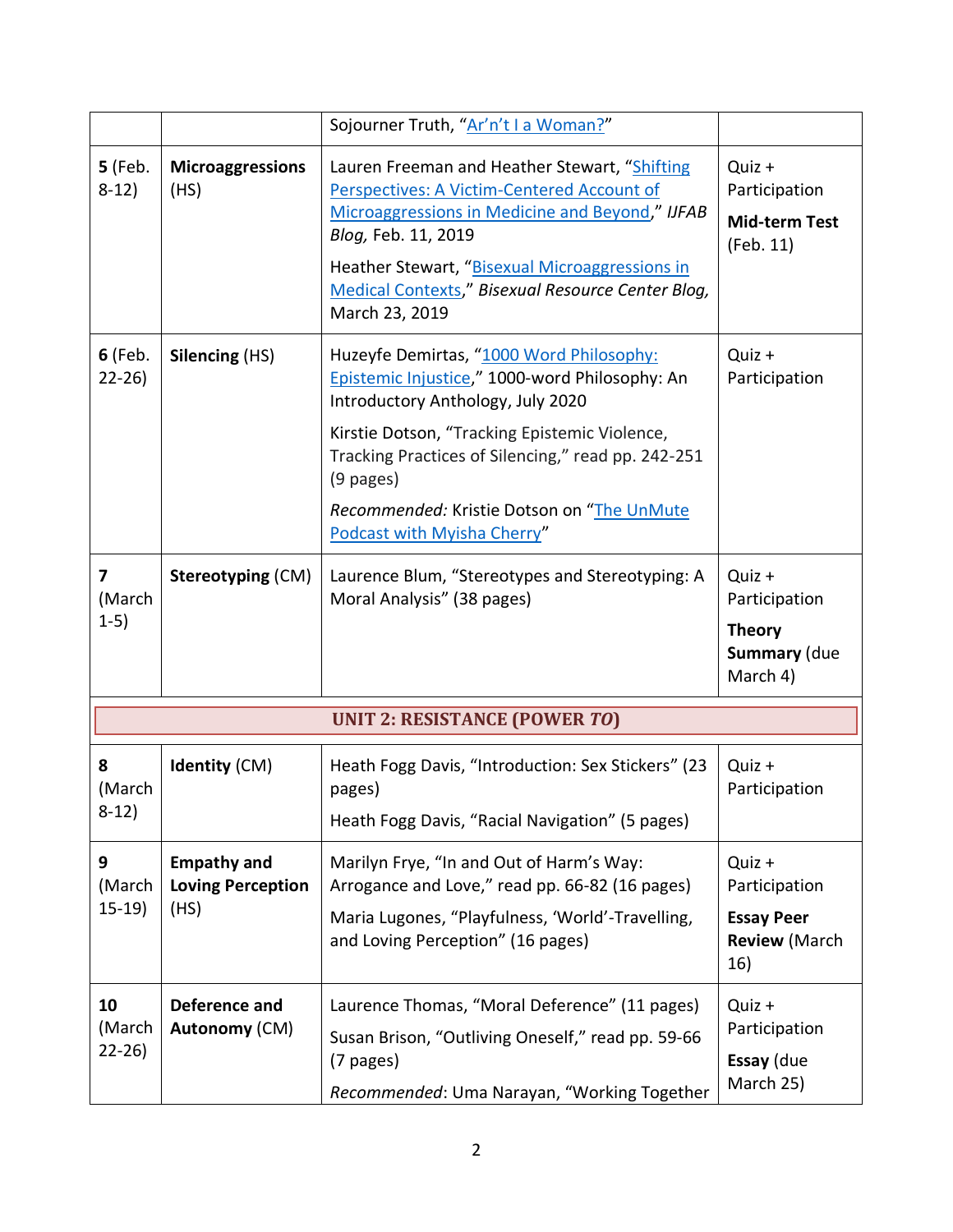|                                       |                               | Across Difference: Some Considerations on<br>Emotions and Political Practice," read pp. 34-40 (6<br>pages)                                                 |                                                             |  |  |  |
|---------------------------------------|-------------------------------|------------------------------------------------------------------------------------------------------------------------------------------------------------|-------------------------------------------------------------|--|--|--|
| UNIT 3: SOLIDARITY (POWER WITH)       |                               |                                                                                                                                                            |                                                             |  |  |  |
| 11<br>(March<br>$29 -$<br>April<br>2) | <b>Solidarity (CM)</b>        | Sally Scholz, "Political Solidarity and Violent<br>Resistance" (13 pages)                                                                                  | Quiz +<br>Participation                                     |  |  |  |
|                                       |                               | Meena Krishnamurthy, "Political Solidarity,<br>Justice and Public Health" (11 pages)                                                                       |                                                             |  |  |  |
|                                       |                               | Recommended: Uma Narayan, "Working Together<br>Across Difference: Some Considerations on<br>Emotions and Political Practice," read pp. 40-47 (7)<br>pages) |                                                             |  |  |  |
| 12<br>(April<br>$5-9)$                | <b>Course Summary</b><br>(CM) | None                                                                                                                                                       | (Take-Home<br>Final: Assigned<br>April 12, due<br>April 19) |  |  |  |

## **Full Citations for Readings**

- Allen, A. 1999. "Defining Power," from her chapter, "A Feminist Conception of Power." In her *The Power of Feminist Theory: Domination, Resistance, Solidarity*. Boulder CO: Westview Press. pp. 119-138.
- Bailey, A. 1998. "Privilege: Expanding on Marilyn Frye's 'Oppression,'" *Journal of Social Philosophy* 29(3): 104-119.
- Blum, L. 2004. "Stereotypes and Stereotyping: A Moral Analysis," *Philosophical Papers* 33(3): 251-289.
- Brison, S. 1997. "Outliving Oneself." In *Feminists Rethink the Self*. Ed. D. T. Meyers. Boulder CO: Westview Press. Pp. 12-39.
- Concepción, D. 2004. "How to Read Philosophy," in his "Reading Philosophy with Background Knowledge and Metacognition," *Teaching Philosophy* 27(4): 351-368.
- Crenshaw, K. 1989. "Demarginalizing the Intersection of Race and Sex: A Black Feminist Critique of Antidiscrimination Doctrine, Feminist Theory, and Antiracist Politics," *University of Chicago Legal Forum* (1): 139-167.

Dotson, K. 2011. "Tracking Epistemic Violence, Tracking Practices of Silencing," *Hypatia* 26(2):